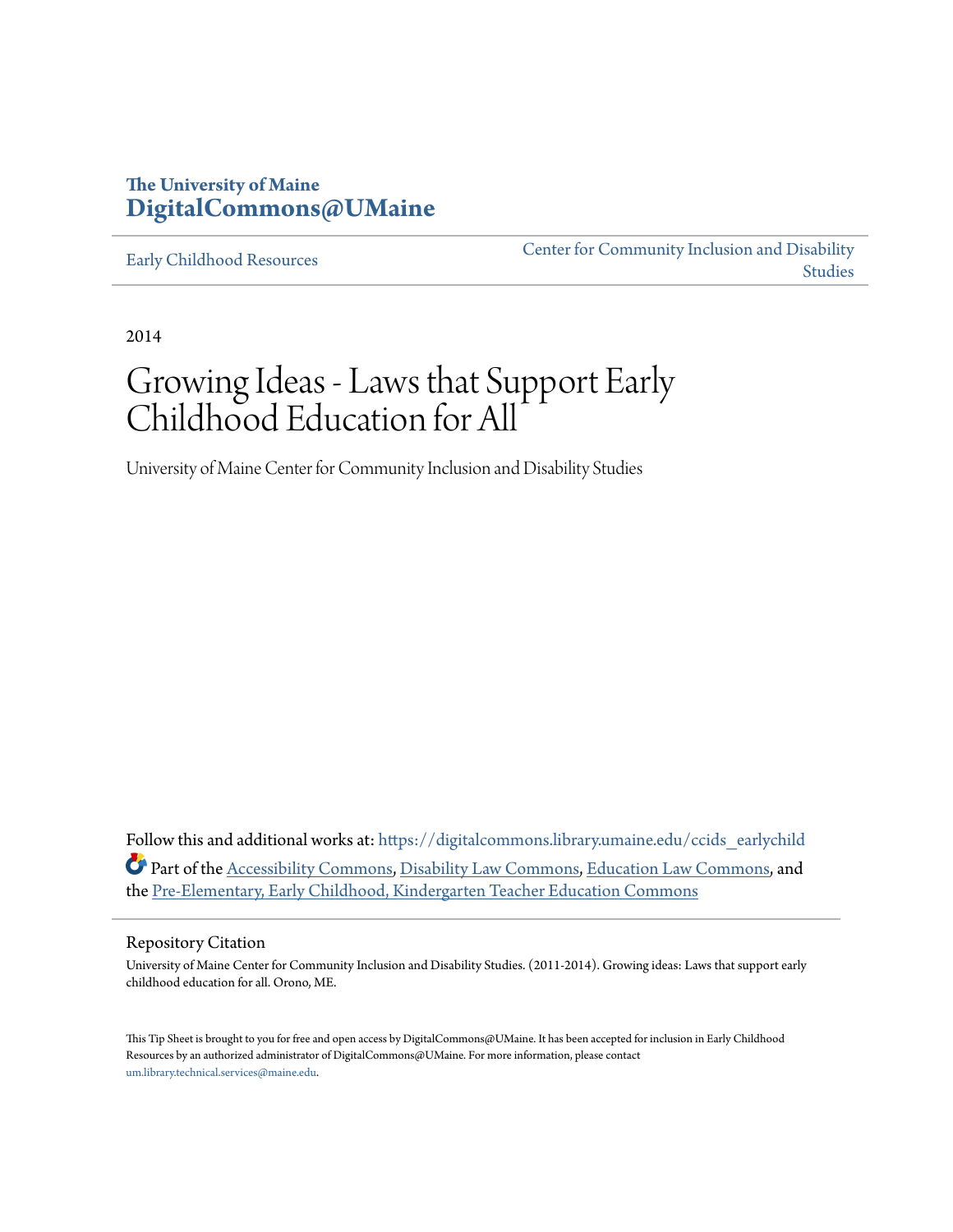**Center for Community Inclusion and Disability Studies**

1865 THE UNIVERSITY OF IMAIN

**University Center for Excellence in Developmental Disabilities ccids.umaine.edu**

# GROWING IDEAS

## Laws that Support Early Childhood Education for All

#### It's the law!

State and federal laws protect the rights of children with disabilities. These laws support the inclusion of children with disabilities in care and education settings. Care and education professionals should be familiar with these laws.

#### What laws relate to early childhood education and child care for children with disabilities?

• The Americans with Disabilities Act (ADA) is a federal civil rights law. It prohibits discrimination against people with disabilities. Among other things, the ADA states that children with disabilities are entitled to equal access to all child care facilities (center-based and in-home family child care)



and other early childhood programs such as Head Start and preschool programs. The ADA defines disability as a "physical or mental impairment" that substantially limits one or more major life activities.

- Section 504 of the Rehabilitation Act states that programs cannot discriminate against children and adults based on their disability. This federal law applies to public and private schools, Head Start, child care centers, and in-home family child care settings that receive any federal funds either directly or through a grant, loan, or contract.
- The Individuals with Disabilities Education Act (IDEA) is a federal education law that ensures children with disabilities have the same access to education as children without disabilities. IDEA requires states to provide a free, appropriate, public education to eligible children. IDEA states that special education services will be provided in the least restrictive/natural environment, including community settings in which children without disabilities participate.
- State civil rights/human rights laws are similar to the ADA but may provide more protection to people with disabilities.
- State child care licensing laws and regulations include **provisions** that prohibit discrimination against people with disabilities.

Please note: terms in bold are defined in the glossary on page 3 of this tipsheet.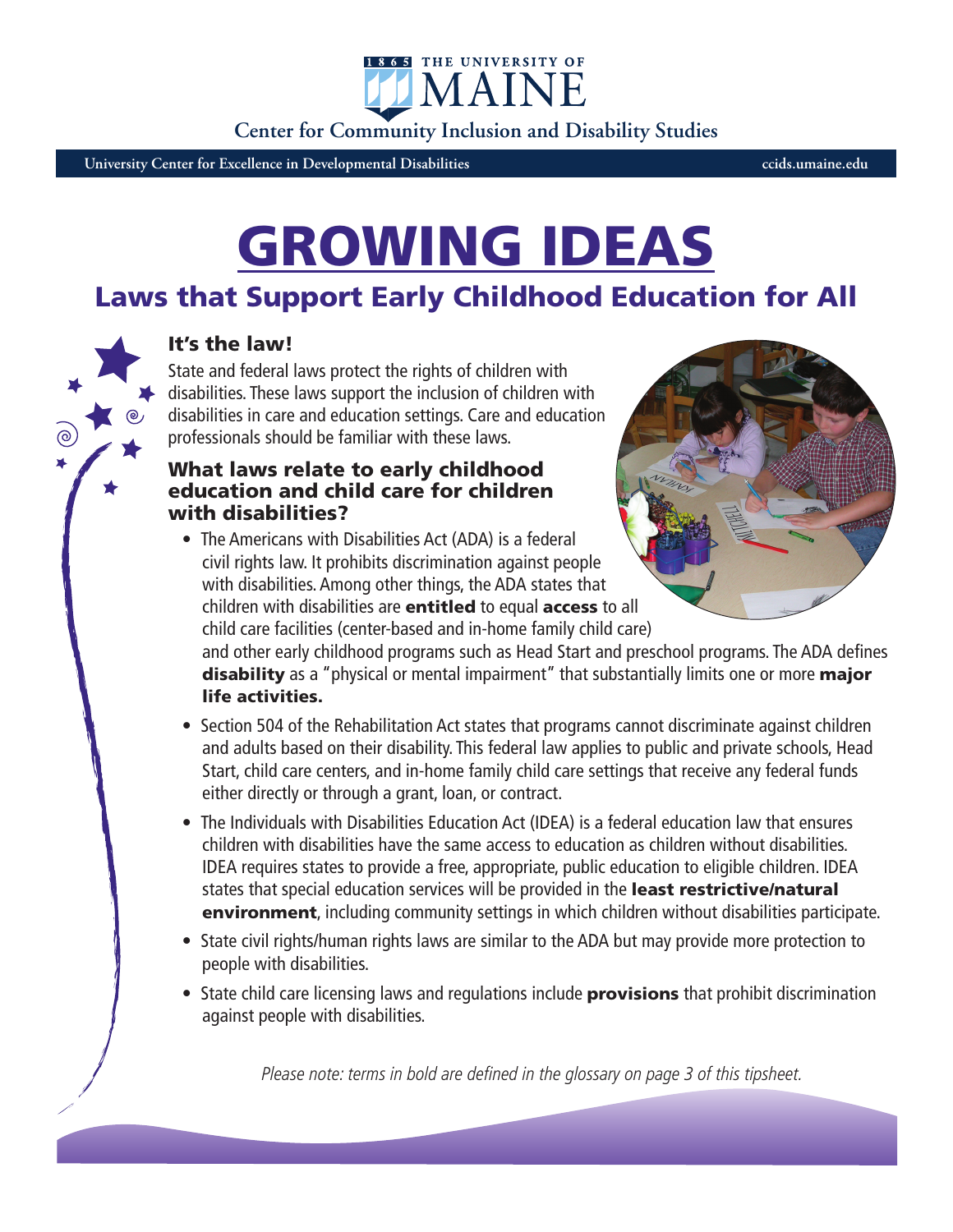#### What does the ADA say?

- Children with disabilities must be given an equal opportunity to enroll and attend community child care programs.
- Program eligibility standards cannot screen out children with disabilities.

It's important that care and education professionals, parents, treatment providers and other partners work together to make the best decisions about a child's participation in group care. Providers know their programs and the benefits and challenges of group care. Parents know their child's interests, strengths and needs.

Together they can make an informed decision that benefits the child and creates a

pathway for success.

- Programs must make a caseby-case assessment of a child's individual needs to determine "reasonable accommodations."
- Programs must make reasonable accommodations unless these accommodations

fundamentally alter the nature of the program, or pose an undue burden (i.e., very difficult or expensive).

• If a child's behavior or situation poses a direct threat, a program must make an individual assessment and should develop a

plan to support and document the child's situation and the program's attempts to make reasonable accommodations.

#### What are some examples of reasonable modifications under the ADA?

- Changes in policies, practices and procedures;
- Providing auxiliary aids and services (alternatives to written/spoken) to ensure communication and;
- Removal of physical barriers in existing program facilities.

### What does "reasonable" mean?

Reasonable will vary but, generally it means without much difficulty or expense.

#### What can care and education professionals do to ensure these laws are being met in their settings?

- Review information about the laws to understand how to meet these requirements.
- Provide training to staff about the laws and how they apply to children, families and staff as part of orientation and regular staff trainings.
- Review written materials, including program <sup>®</sup> philosophy/description, parent handbooks, admissions, discipline and dismissal policies, and employment practices to be sure they are nondiscriminatory.
	- Evaluate how information is given to and gathered from families to support their child's participation in the program.

• Review the physical space to be sure that everyone can get in and out of the building and use materials, equipment, and toys.

- Learn about and use community resources to make accommodations and/or to support individual children.
- Meet and plan regularly with families.

Disclaimer: This information is for broad educational purposes only. It is not and does not take the place of legal advice for any specific situation nor is it offered as such.

### Where to learn more:

See "Laws that Support Early Childhood Education for All" — Selected Resources" online at http://www. ccids.umaine.edu/resources/ec-growingideas/inclawres/

See "Laws that Support Early Childhood Education for All" — Virtual Toolkit" online at http://www.ccids. umaine.edu/resources/ec-growingideas/inclawvtk/

See "Admissions Policies and Practices that Build Inclusive Child Care Communities (for Parents and Guardians)" Tipsheet (PDF) available online at http://ccids.umaine.edu/files/2014/02/admin-parentstip-022714.pdf

See "Admissions Policies and Practices that Build Inclusive Child Care Communities (for Providers)" Tipsheet (PDF) available online at https://ccids. umaine.edu/files/2014/02/admiss-providers-tip-022714. pdf

Please note: terms in bold are defined in the glossary on page 3 of this tipsheet